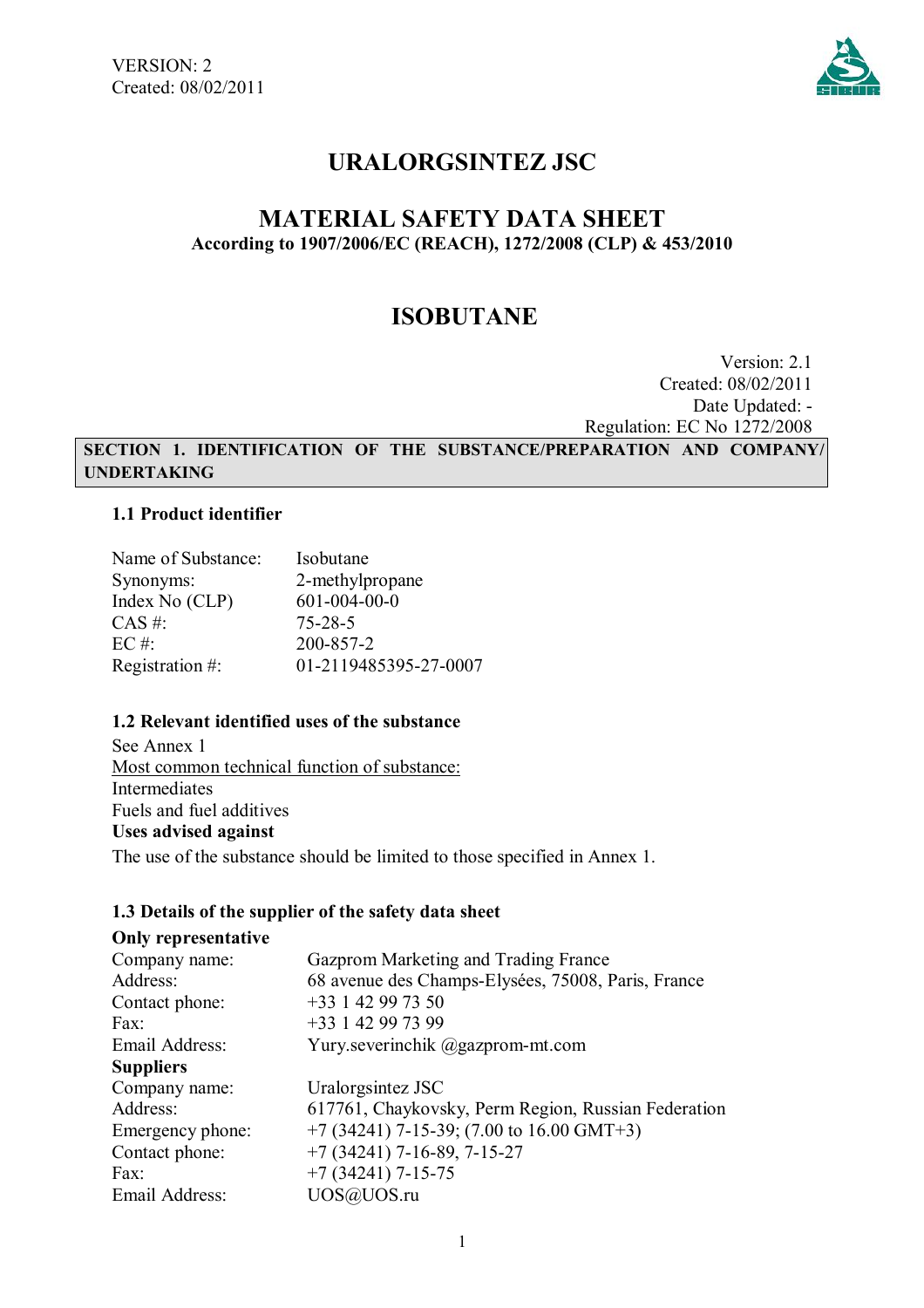

**Emergency phone in the country of delivery:**

**112** (*Please note that emergency numbers may vary depending upon the country of delivery though 112 remains valid as universal number*)

## **SECTION 2. HAZARDS IDENTIFICATION**

## **2.1 CLASSIFICATION**

ANNEX I OF DIRECTIVE 67/548/EEC:

## **Physical/Chemical Hazards:**

F+; R12 Extremely flammable;

### **Health Hazards:**

Not classified

### **Environmental hazards:**

Not classified

EU CLP 2008:

## **Physical/Chemical Hazards:**

H220 Extremely flammable gas

H280 Liquefied gas; contains gas under pressure; may explode if heated

## **Health Hazards:**

Not classified

### **Environmental hazards:**

Not classified

## **2.2 LABELLING**

## **EU LABELLING**

**Indication of danger: Extremely Flammable**



**Symbol: F+**

**CLP LABELLING Signal word: Danger**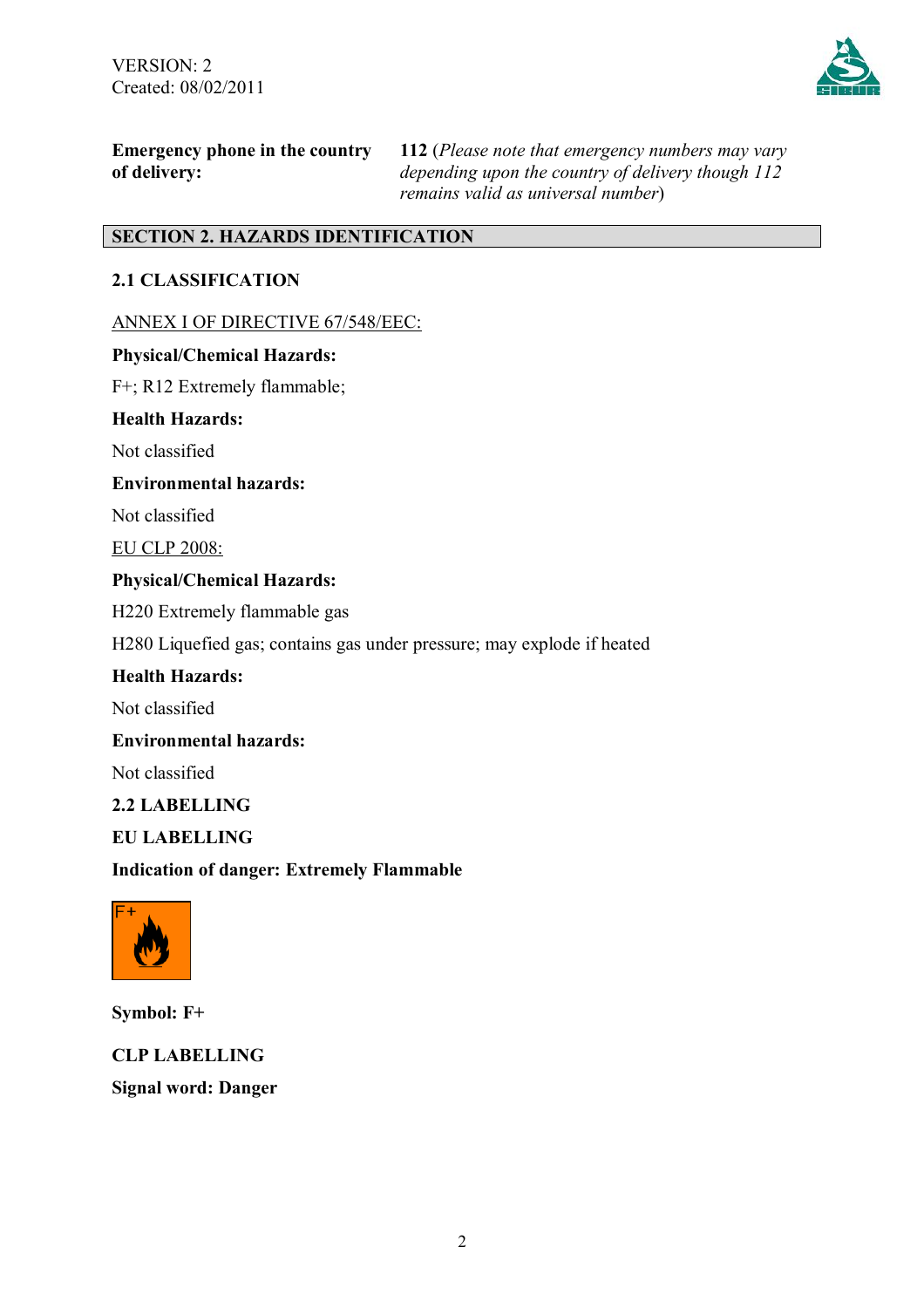



## **The Full Text for all S, P-Phrases is displayed in Section 15.**

| <b>SECTION 3. COMPOSITION / INFORMATION ON INGREDIENTS</b> |           |                             |                               |
|------------------------------------------------------------|-----------|-----------------------------|-------------------------------|
| Component                                                  | Conc $\%$ | $\vert$ CAS / EC #          | Classification 67/548/EEC and |
|                                                            |           |                             | EU CLP 2008                   |
| Isobutane                                                  | 98.0-99.8 | $75 - 28 - 5/200 - 857 - 2$ | $F^{+}$ ; R12                 |
|                                                            |           |                             | H224, H280                    |

Specific Conc. Limits (СLP): none

The product does not contain impurities or additives that could affect product's labelling and classification according to 67/548/ЕЕС and EU CLP 2008.

### **SECTION 4. FIRST-AID MEASURES**

PRODUCT-SPECIFIC HAZARDS:

Extremely flammable liquefied gas.

An asphyxiant at high concentrations – oxygen depletion can be fatal. Contact with the liquid may result in frostbite.

General advice:

Warning before intervention:

Before attempting to rescue casualties, isolate area from all potential sources of ignition including disconnecting electrical supply.

Ensure adequate ventilation and check that a safe, breathable atmosphere is present before entry into confined spaces.

Take care to self-protect by avoiding becoming contaminated – use approved positive pressure air supplied breathing apparatus with a full facepiece.

Move contaminated patient(s) out of the dangerous area.

Seek medical assistance - show the material safety data sheet or label if possible.

INHALATION:

Symptom(s): Exposure to high concentrations may cause asphyxiation.

Move to fresh air.

Do not leave the victim unattended.

Keep patient warm and at rest. If unconscious place in recovery position.

Seek immediate medical attention.

If breathing is difficult, give oxygen if possible, or assisted ventilation.

In the event of cardiac arrest, (no pulse), apply cardiopulmonary resuscitation.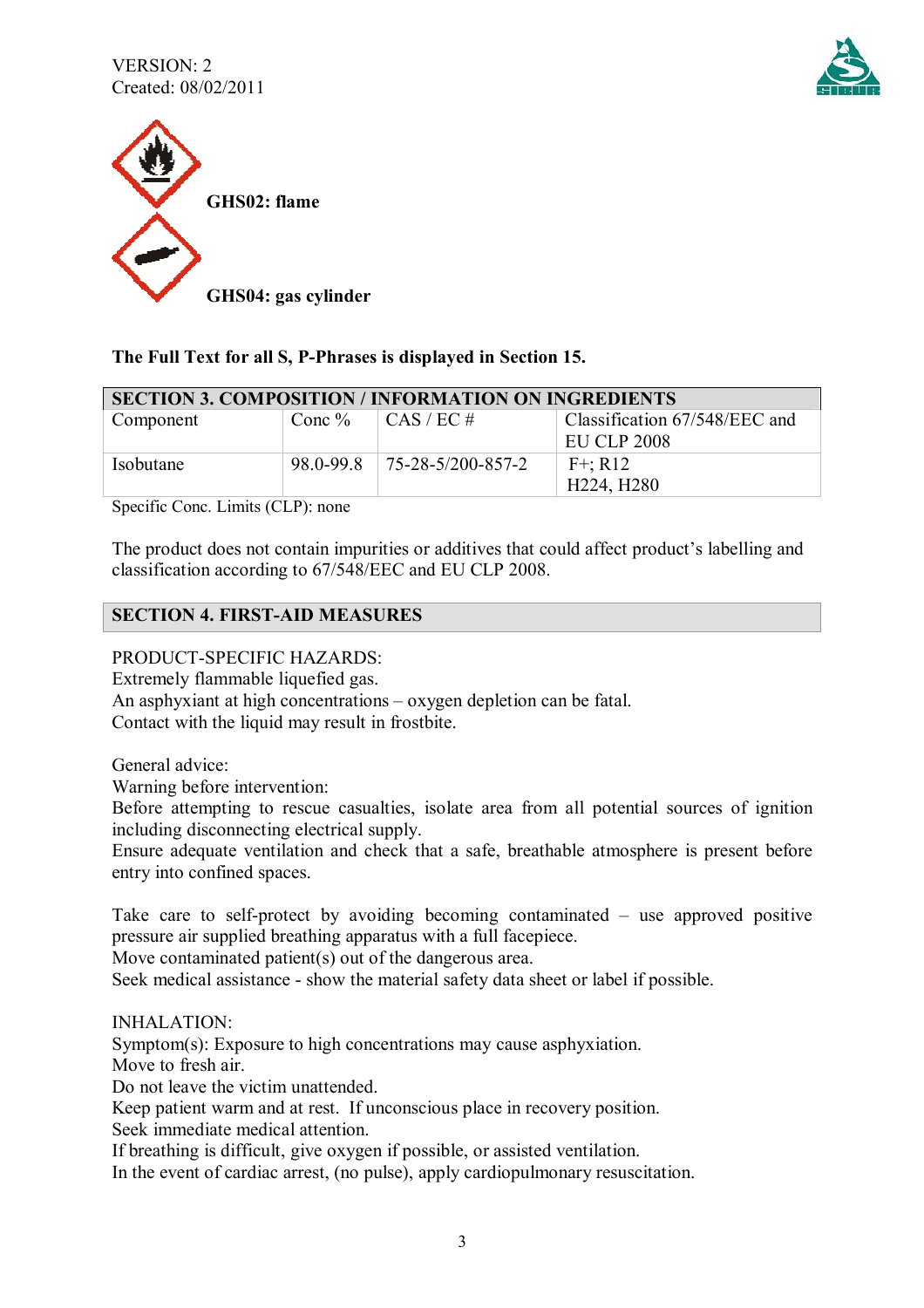VERSION: 2 Created: 08/02/2011



### SKIN CONTACT:

Symptom(s): Contact with product in liquid form may cause frostbite.

Do not remove clothing that adheres due to freezing.

Immediately flush affected area with plenty of water – continue for at least 15 minutes. If there are signs of frostbite, (blanching or redness of skin or burning or tingling sensation), do not rub, massage or compress the affected area. Send the casualty immediately to hospital

#### EYE CONTACT:

Symptom(s): Contact with product in liquid form may cause frostbite.

Remove any contact lenses.

Flush eyes with water thoroughly and continuously for at least 15 minutes.

Keep eye wide open while rinsing.

If there are signs of frostbite, pain, swelling, lachrimation or photophobia persists, the patient should be seen in a specialist health care facility.

#### INGESTION:

Is not considered a likely route of exposure – frostbite to the lips and mouth may occur if in contact with the liquid.

#### ADVICE TO PHYSICIAN:

A simple asphyxiant gas at normal temperatures and pressures – there is no specific antidote. In the event of contact with product in liquid form treat for frostbite.

### **SECTION 5. FIRE-FIGHTING MEASURES**

Where possible stop the flow of gas.

If the flow cannot be stopped allow the fire to burn out, whilst cooling containers and surroundings with a water spray.

#### SUITABLE EXTINGUISHING MEDIA:

LARGE FIRE: Use water spray, water fog or foam.

SMALL FIRE: Dry powder or carbon dioxide (CO2) extinguisher, dry sand or fire fighting foam.

#### UNSUITABLE EXTINGUISHING MEDIA:

Do NOT use water jet.

Simultaneous use of foam and water on the same surface is to be avoided as water destroys the foam.

COMBUSTION PRODUCTS:

Carbon monoxide, carbon dioxide and unburned hydrocarbons (smoke).

#### SPECIFIC HAZARDS DURING FIRE FIGHTING:

Vapour is denser than air – flashback may be possible over considerable distances.

Cylinders or other containment vessels may explode under fire conditions - use water spray to cool unopened containers.

Do not allow run-off from fire fighting to enter drains or water courses – may cause explosion hazard in drains and may reignite.

FURTHER INFORMATION:

Special protective equipment for fire-fighters: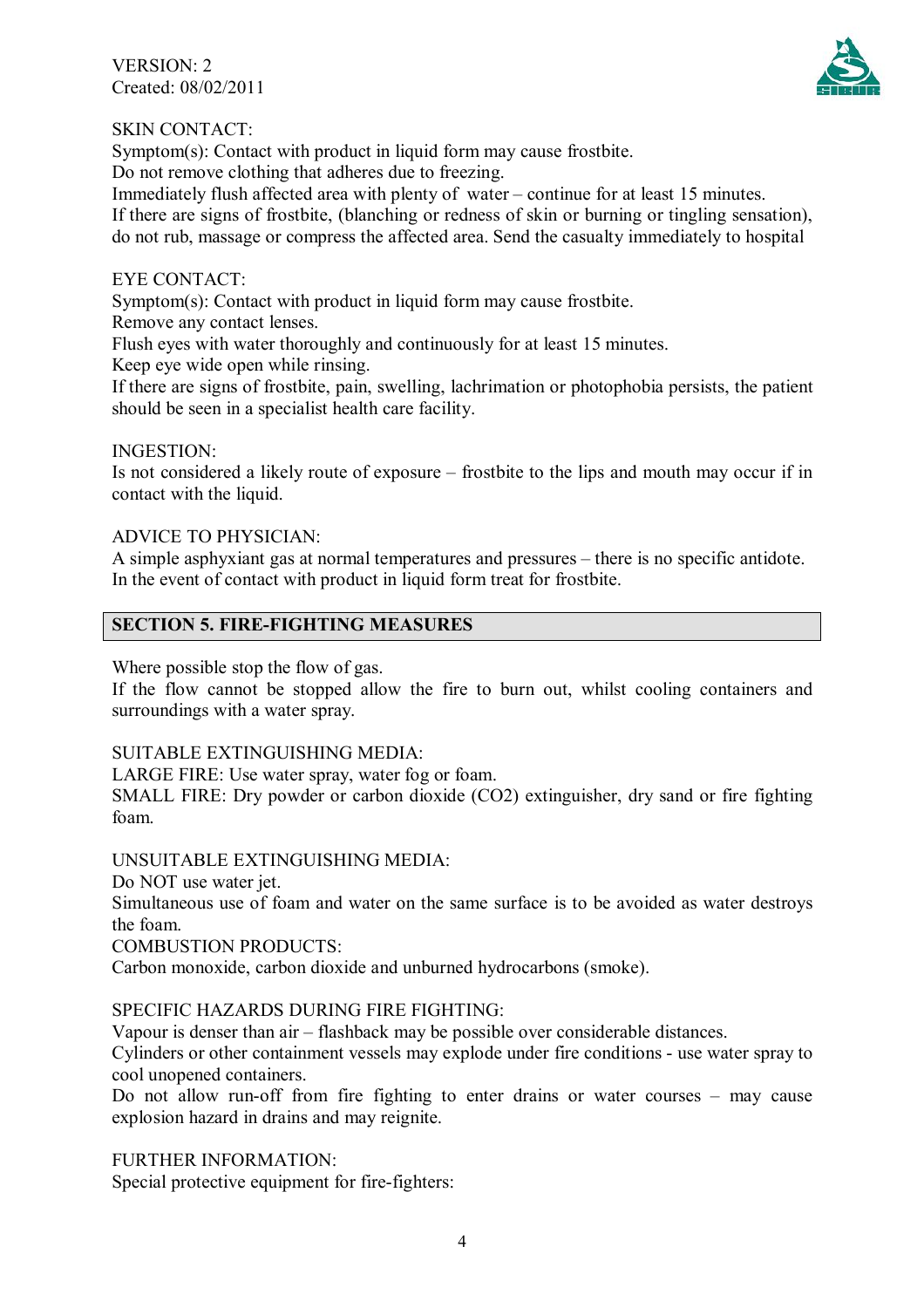

Wear an approved positive pressure self-contained breathing apparatus in addition to standard fire fighting gear.

## **SECTION 6. ACCIDENTAL RELEASE MEASURES**

## GENERAL INFORMATION:

Spillages of material generate large volumes of extremely flammable gas which is heavier than air and will accumulate in low areas or confined spaces.

Stop leak if safe to do so. Avoid direct contact with released material and breathing vapours. Stay upwind.

Keep non-involved personnel away from the area of spillage. Alert emergency personnel. Enter area only if strictly necessary. A combustible gas detector can be used to check for flammable gas or vapours.

Eliminate all ignition sources if safe to do so (e.g. electricity, sparks, fires, flares, etc.). If required, notify relevant authorities according to applicable regulations.

### PERSONAL PRECAUTIONS:

Wear personal protective equipment, including self contained breathing apparatus, unless the atmosphere is proved to be safe.

## ENVIRONMENTAL PRECAUTIONS:

Land spillage:

Prevent further leakage or spillage if safe to do so.

Prevent spillage from entering drains or any place where accumulation may occur. Ensure adequate ventilation, especially in confined areas.

## SPILLAGES IN WATER OR AT SEA:

Prevent further leakage or spillage if safe to do so.

Spillages of liquid product in the water will likely result in a quick and complete vaporization of the product. Isolate the area and prevent fire/explosion hazard for ships and other structures, taking into account wind direction and speed, until the material is completely dispersed.

If the spillage contaminates rivers, lakes or drains inform respective authorities.

METHODS FOR CLEAN UP:

Contain spillage – ventilate area and allow to evaporate.

## FURTHER ACCIDENTAL RELEASE MEASURES:

Spillages of liquid product will create a fire hazard and form an explosive atmosphere. Ensure all equipment is non-sparking or electrically bonded. Dispose of wastes safely.

## **SECTION 7. HANDLING AND STORAGE**

Obtain special instructions before use. Risk of explosive mixtures of vapour and air.

ADVICE ON SAFE HANDLING:

Consider technical advances and process upgrades (including automation) for the elimination of releases.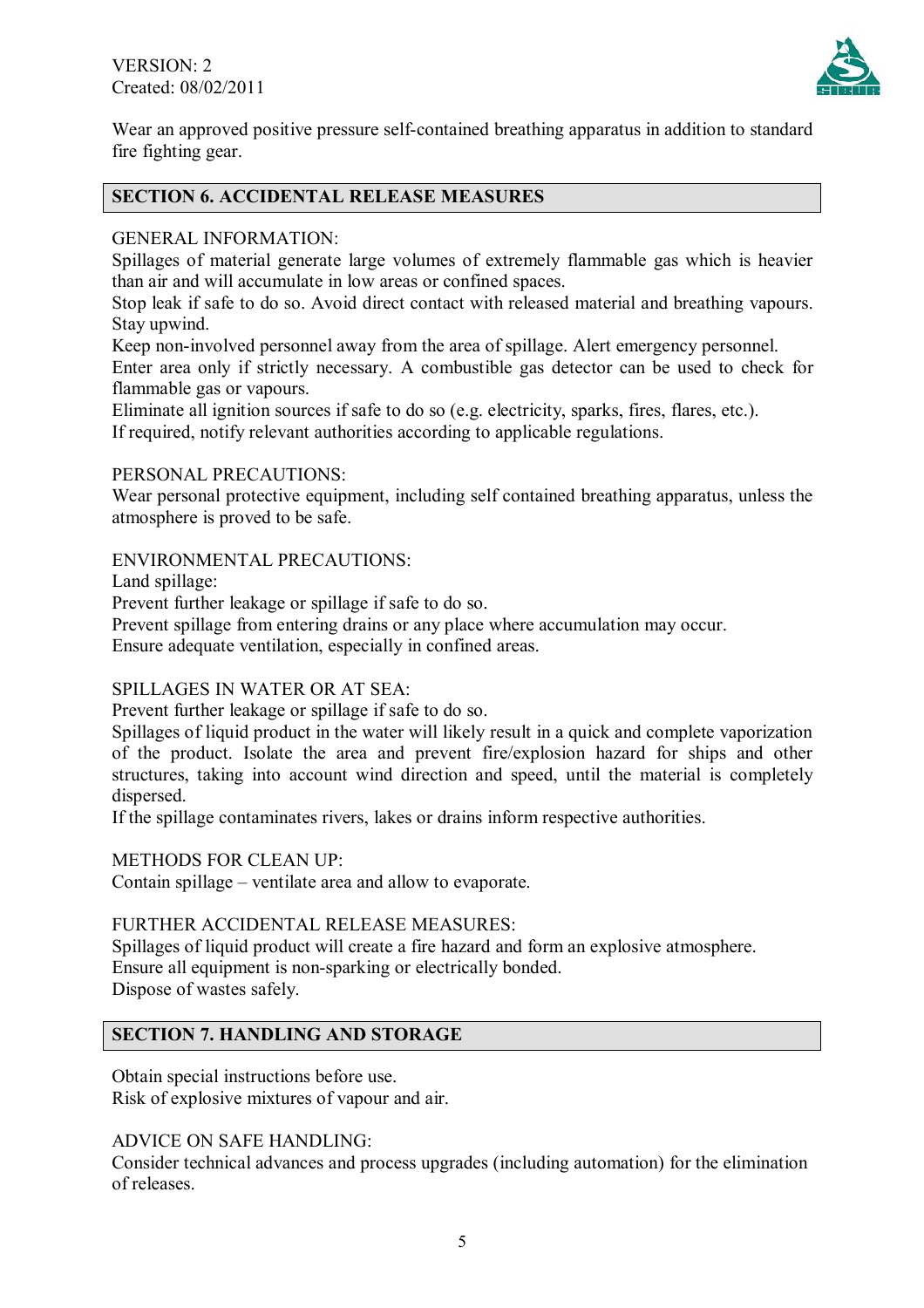VERSION: 2 Created: 08/02/2011



Minimise exposure using measures such as closed systems, dedicated facilities and suitable general/local exhaust ventilation.

Drain down systems and clear transfer lines prior to breaking containment.

Clean/flush equipment, where possible, prior to maintenance.

Consider the need for risk based health surveillance.

Ensure safe systems of work or equivalent arrangements are in place to manage risks.

Regularly inspect, test and maintain all control measures.

Smoking, eating and drinking should be prohibited.

Use only in well ventilated areas.

Avoid all sources of ignition, oxidising agents, chlorine and hydrogen chloride or hydrogen fluoride.

Take precautionary measures against static discharges, use proper bonding and/or grounding procedures.

Use piping and equipment designed to withstand the pressures to be encountered.

Use a check valve or other protective device to prevent reverse flow.

Cleaning, inspection and maintenance of the internal structure of storage tanks must be done only by properly equipped and qualified personnel as defined by national, local or company regulations.

Handle empty containers with care; vapour residue may be flammable.

Do not pressurise, cut, weld, braze, solder, drill, or grind on containers.

Dispose of rinse water in accordance with local and national regulations.

The vapour is heavier than air, beware of accumulation in pits and confined spaces.

Ensure that all relevant regulations regarding explosive atmospheres, and handling and storage facilities of flammable products are followed.

#### STORAGE:

To store only in supplied cylinders or approved vessels.

No smoking.

Store in a designated cool and well-ventilated place.

Cylinders should be secured vertical - and only transported in a secure position in a well ventilated vehicle or hand truck.

Cylinders which have been are opened must be carefully resealed and kept upright.

For maintenance work or conservation, emptied tanks should be purged, and blanketed with inert gas (i.e. nitrogen).

#### ADDITIONAL INDICATIONS:

For Substance registered as isolated intermediate under SCC:

This substance is handled under Strictly Controlled Conditions in accordance with REACH regulation Article 17(3) for on-site isolated intermediates and, in case the substance is transported to other sites for further processing, the substance should be handled at these sites under the Strictly Controlled Conditions as specified in REACH regulation Article 18(4). Site documentation to support safe handling arrangements including the selection of engineering, administrative and personal protective equipment controls in accordance with risk-based management systems is available at each manufacturing site.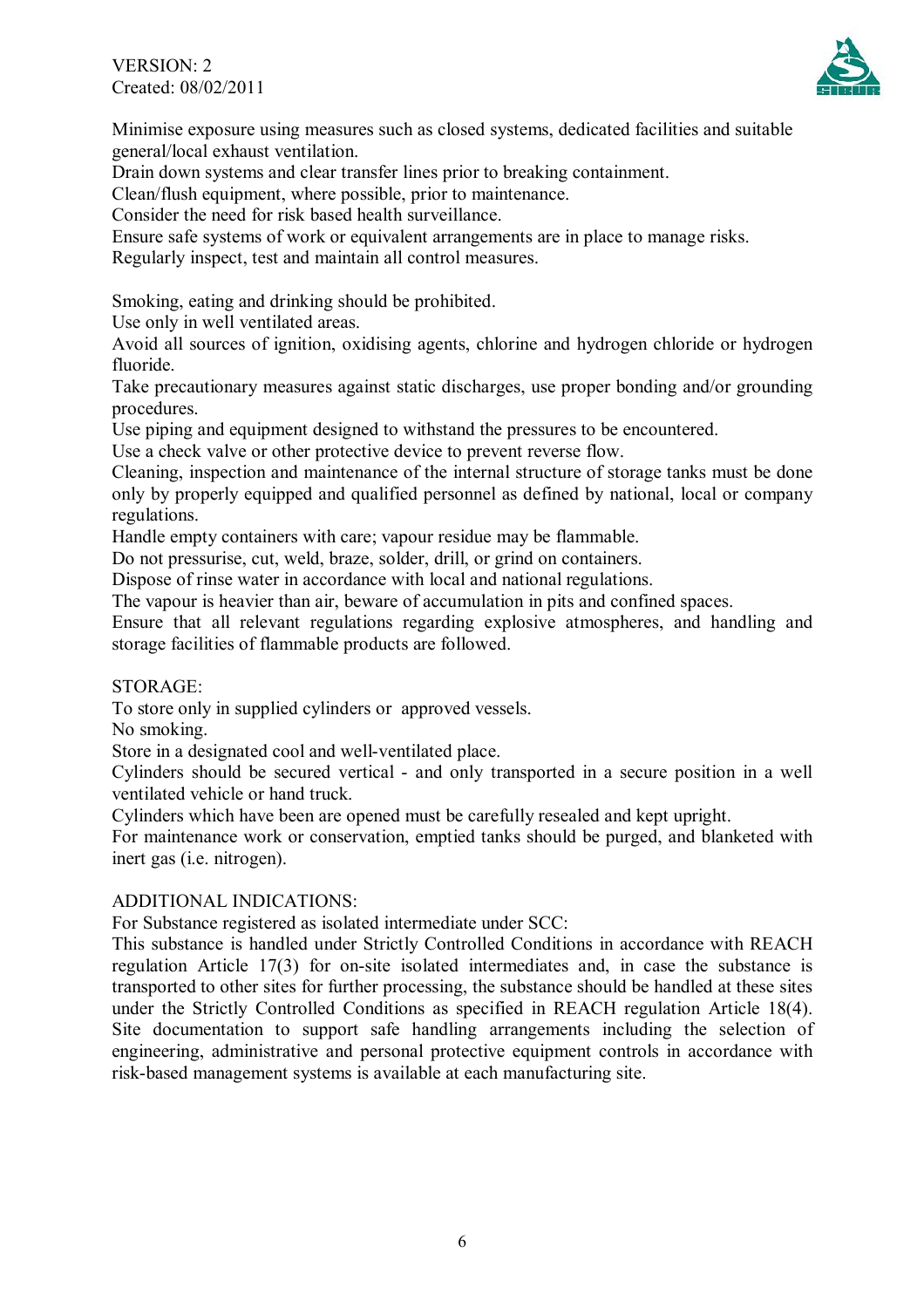

## **SECTION 8. EXPOSURE CONTROL/PERSONAL PROTECTION**

#### EXPOSURE LIMITS

A DN(M)EL for acute toxicity should be derived if an acute hazard leading to acute toxicity (eg. C&L) has been identified and there is a potential for high peak exposures. This is not the case for Isobutane. Dermal and oral studies are not technically feasible as this gas at room temperature shows very low toxicity via the inhalation route.

There was an absence of adverse effects relevant to humans in the repeat dose toxicity studies.

No chronic toxicity data is available. Together with the conclusion that Isobutane is not genotoxic, a strong case for concluding that it will not show any significant carcinogenic activity.

#### ACUTE TOXICITY DERMAL

Testing technically not feasible.

Isobutane is not irritating. Direct mucous membrane contact with liquid forms of Isobutane may cause burns and frostbite due to the extreme cold of the liquid.

#### ACUTE TOXICITY ORAL

Testing not technically possible.

The weight of evidence from studies on Isobutane indicates no evidence of development toxicity.

ACUTE TOXICITY INHALATION

No-threshold effect and/or no dose-response information available

PROTECTIVE EQUIPMENT

Protective gloves, safety goggles and protective clothing.

RESPIRATORY EQUIPMENT

Wear positive pressure self-contained breathing apparatus.

HAND PROTECTION

Wear appropriate protective gloves to prevent skin exposure.

EYE PROTECTION Wear approved safety goggles.

HYGIENE MEASURES Wash at the end of each work shift and before eating, drinking, smoking or using the toilet.

SKIN PROTECTION Wear protective clothing.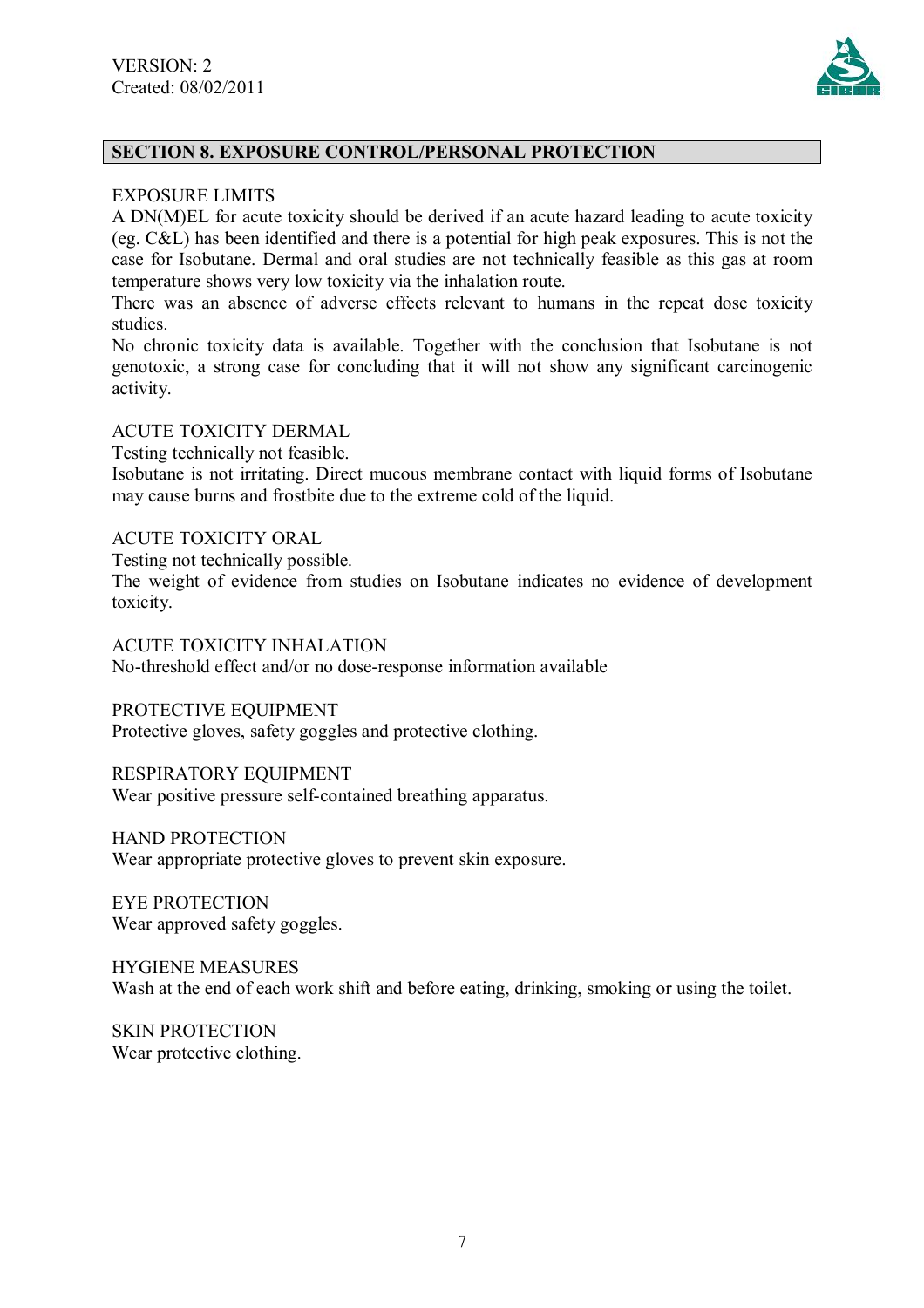

| <b>SECTION 9. PHYSICAL AND CHEMICAL PROPERTIES</b> |                 |  |
|----------------------------------------------------|-----------------|--|
| Appearance:                                        | Colourless gas  |  |
| Odour:                                             | Odourless       |  |
| Odour threshold                                    | Not available   |  |
| pH:                                                | Not available   |  |
| Molecular weight                                   | 58.1222         |  |
| Freezing point:                                    | Not available   |  |
| Melting point:                                     | $-160.0C$       |  |
| Boiling point / range:                             | $-11.7$ °C      |  |
| Autoignition temperature                           | 460°C           |  |
| Flash point                                        | $-82^{\circ}$ C |  |
| Flammability:                                      | $1,8-8,5\%$     |  |
| Explosive properties:                              | Not applicable  |  |
| Oxidising properties:                              | Not applicable  |  |
| Vapour pressure:                                   | Not applicable  |  |
| Relative density (at - $45.0$ °C):                 | $0.5853$ g/cm3  |  |
| Solubility:                                        | Not available   |  |
| Water solubility:                                  | non soluble     |  |
| Vapour density:                                    | Not available   |  |
| Evaporation rate (n-butyl acetate = 1):            | Not available   |  |
| Other information:                                 | None            |  |
| Hygroscopic:                                       |                 |  |
| Coefficient of thermal expansion:                  |                 |  |
|                                                    |                 |  |

## **SECTION 10. STABILITY AND REACTIVITY**

### **STABILITY**

Liquefied gas. Extremely flammable. Stable at room temperature in closed containers under normal storage and handling conditions.

MATERIALS TO AVOID Strong oxidizing agents.

CONDITIONS TO AVOID Ignition sources, excess heat.

HAZARDOUS DECOMPOSITION PRODUCTS (CO)x: carbon monoxide, carbon dioxide.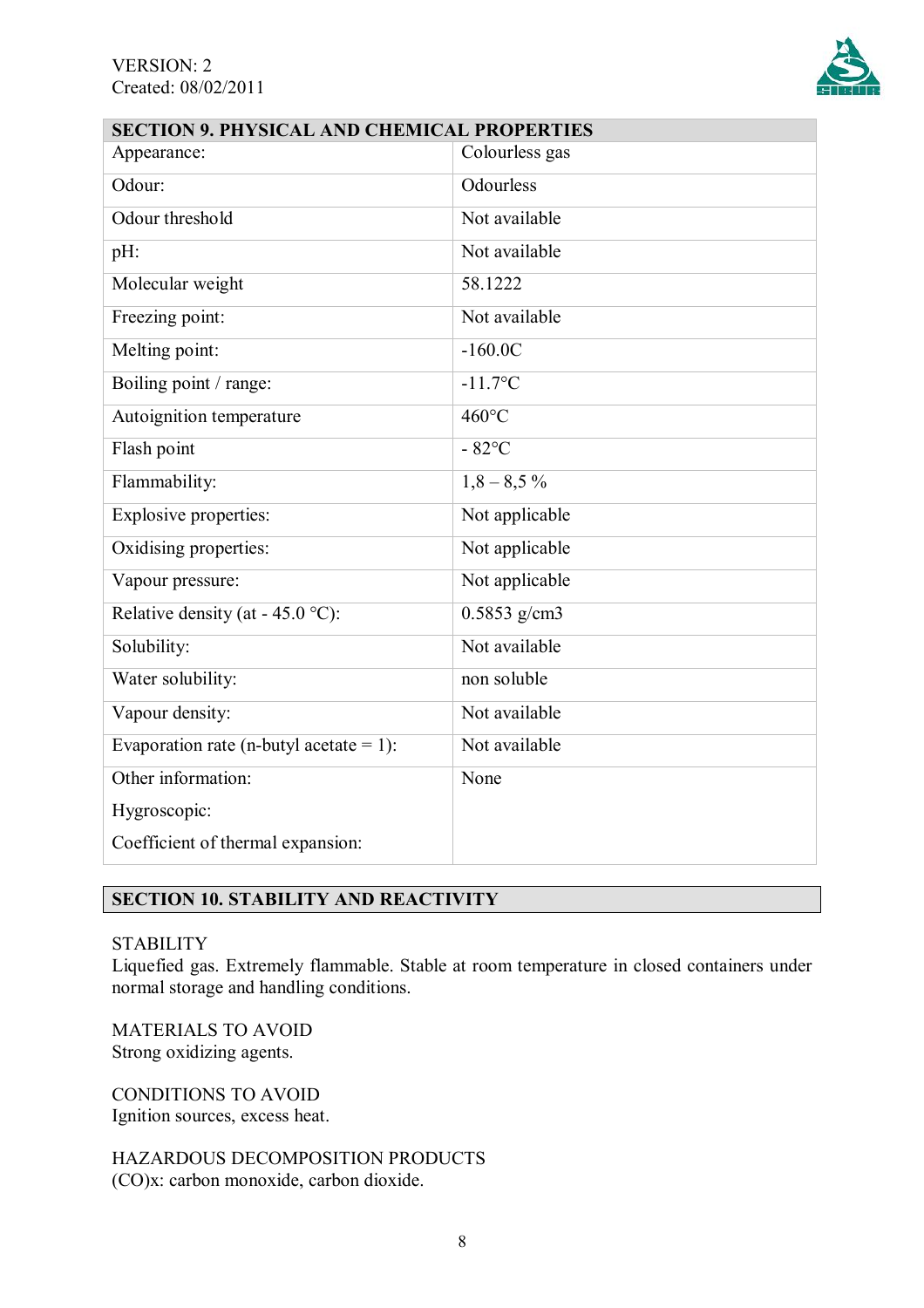## REACTION CAPACITY

Oxidizes, halogenates.

# **SECTION 11. TOXICOLOGICAL INFORMATION**

|                                                                 | <b>CONCLUSION/REMARKS</b>                                                                                                                                                           |
|-----------------------------------------------------------------|-------------------------------------------------------------------------------------------------------------------------------------------------------------------------------------|
| <b>SKIN IRRITATION OR</b><br><b>CORROSION</b>                   |                                                                                                                                                                                     |
| Assessment of available human and<br>animal data                | Not relevant - gas at room temperature.                                                                                                                                             |
| Assessment of the acid or alkaline<br>reserve. In vitro studies | Not relevant.                                                                                                                                                                       |
| In vivo skin irritation                                         | Not relevant - gas at room temperature. Direct skin<br>contact with liquid forms of isobutane may cause burns<br>and frostbite due to the extreme cold of the liquid.               |
| <b>EYE IRRITATION</b>                                           |                                                                                                                                                                                     |
| Assessment of available human and<br>animal data                | Not irritating.                                                                                                                                                                     |
| Assessment of the acid or alkaline<br>reserve in vitro study    | Not relevant.                                                                                                                                                                       |
| In vivo eye irritation                                          | Not relevant - gas at room temperature. Direct mucous<br>membrane contact with liquid forms of Isobutane may<br>cause burns and frostbite due to the extreme cold of the<br>liquid. |
| <b>SKIN SENSITISATION</b>                                       |                                                                                                                                                                                     |
| Assessment of available human,<br>animal and alternative data   | There are no reports of sensitisation from the available<br>literature.                                                                                                             |
| In vivo study                                                   | Not relevant - gas at room temperature.                                                                                                                                             |
| <b>MUTAGENICITY</b>                                             |                                                                                                                                                                                     |
| In vitro studies                                                | Mutagenicity data exist for Isobutane. A review of an                                                                                                                               |
| In vivo studies                                                 | extensive database indicates it is not genotoxic.                                                                                                                                   |
| <b>ACUTE TOXICITY</b>                                           |                                                                                                                                                                                     |
| By oral route<br>By inhalation                                  | Oral: Not relevant - gas at room temperature.<br>Inhalation: Low acute toxicity with LC50 (rat) values<br>exceeding 961 mg/L (961,000 mg/m <sup>3</sup> ).                          |
| By dermal route                                                 | Dermal: Not relevant - gas at room temperature.                                                                                                                                     |
| REPEATED DOSE TOXICITY                                          |                                                                                                                                                                                     |
| Short term and sub-chronic toxicity                             | Low sub-chronic toxicity by inhalation.                                                                                                                                             |
| REPRODUCTIVE TOXICITY                                           |                                                                                                                                                                                     |
| Fertility<br>Pre-natal developmental tox study                  | No evidence of reproductive or developmental effects.                                                                                                                               |
| <b>TOXICOKINETICS</b>                                           | Short chain isobutane which exist as a vapour at room<br>temperature, are very poorly absorbed, and if absorbed,<br>are normally rapidly exhaled                                    |
| <b>CHRONIC/OTHER EFFECTS</b>                                    | No specific carcinogenicity data are available on<br>isobutane. However, its simple chemical structure with                                                                         |

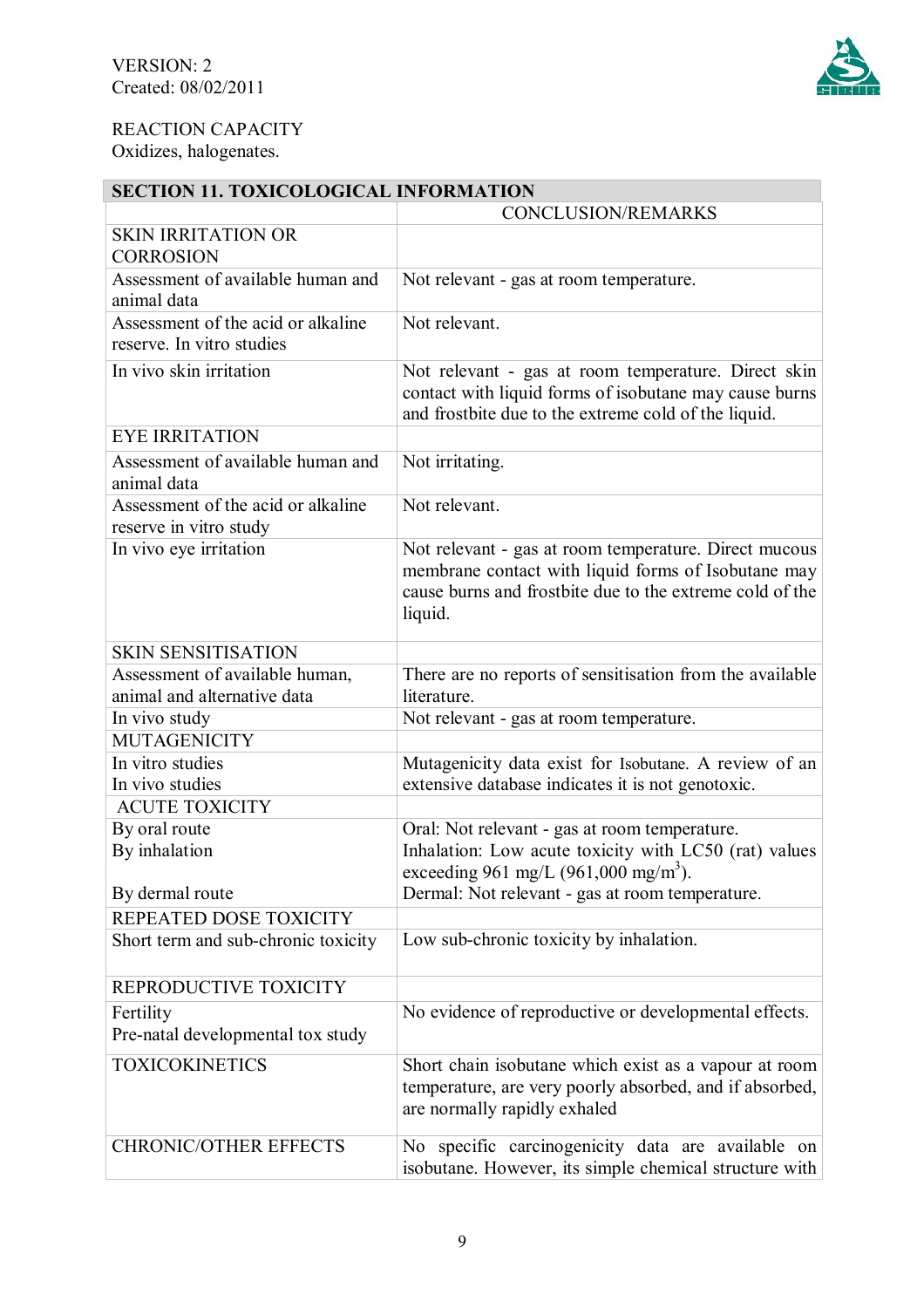

no reactive groups and no structural alerts for likely genotoxic carcinogenic activity, together with the conclusion that isobutane is not genotoxic, provide a strong case for concluding that isobutane will not show any significant carcinogenic activity.

## **SECTION 12. ECOLOGICAL INFORMATION**

#### ECOTOXICITY:

There are no measured data available for the aquatic toxicity endpoints. QSAR data indicate that the fish acute toxicity LC50 ranges from 24.11 to 147.54 mg/l, aquatic invertebrate acute toxicity LC50 ranged from 7.02 to 69.43 mg/l and the algae acute toxicity EC50 ranged 7.71 to 16.5 mg/l.

| <b>AQUATIC TOXICITY:</b>                                     |  |                                            |  |
|--------------------------------------------------------------|--|--------------------------------------------|--|
| Short term toxicity to invertebrates (Daphnia):              |  | Not available                              |  |
| Long term toxicity testing on invertebrates (Daphnia):       |  | Not available                              |  |
| Short term toxicity testing on fish:                         |  | Not available                              |  |
| Long term toxicity testing on fish:                          |  | Not available                              |  |
| Growth inhibition study aquatic plants:                      |  | Not available                              |  |
| Activated sludge respiration inhibition testing:             |  | Not available                              |  |
| Long term toxicity to sediment organisms                     |  | Not available                              |  |
| <b>TERRESTRIAL TOXICITY</b>                                  |  |                                            |  |
| Long term toxicity to invertebrates:                         |  | Not available                              |  |
| Effects on soil microorganism:                               |  | Not available                              |  |
| Long-term toxicity to plant:                                 |  | Not available                              |  |
| Long-term or reproductive toxicity to birds:                 |  | Not available                              |  |
| MOBILITY:                                                    |  |                                            |  |
| Adsorption / desorption:                                     |  | Not expected to adsorb to soil or sediment |  |
|                                                              |  | due to the low $log Kow < 3$ .             |  |
| PERSISTENCE AND DEGRADABILITY:                               |  |                                            |  |
| <b>Biotic</b>                                                |  |                                            |  |
| Ready biodegradability:                                      |  | Readily biodegradable                      |  |
| Simulation testing:<br>Not available                         |  |                                            |  |
| Abiotic:                                                     |  |                                            |  |
| Hydrolysis as a function of pH:                              |  | Will not undergo hydrolysis                |  |
| Identification of degradation products:<br>Not available     |  |                                            |  |
| Photolysis:                                                  |  | Will not undergo photolysis                |  |
| Atmospheric oxidation:                                       |  | Expected to rapidly degrade by indirect    |  |
| photolysis in air                                            |  |                                            |  |
| <b>BIOACCUMULATIVE POTENTIAL:</b>                            |  |                                            |  |
| Not expected to bioaccumulate due to the low $log Kow < 3$ . |  |                                            |  |
| PBT/vPvB? Does not meet criteria.                            |  |                                            |  |
| Other adverse effects: none                                  |  |                                            |  |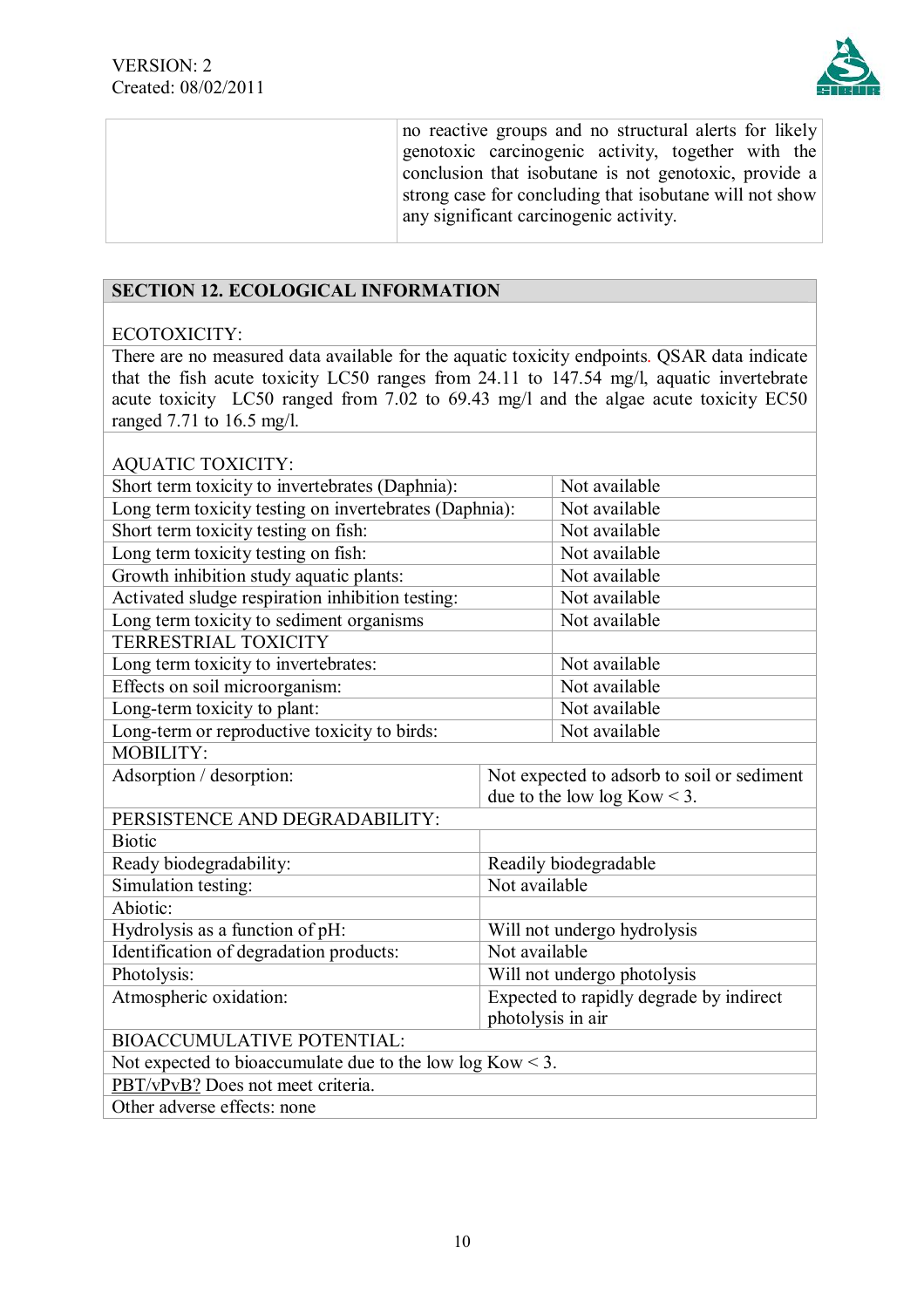

## **SECTION 13. DISPOSAL CONSIDERATIONS**

**ECOTOXICITY** 

Insufficiently investigated. WATER HAZARD CLASSIFICATION According to the German VwVwS: WGK-0 (not listed)

GENERAL INFORMATION Place into a suitable closed container for disposal.

DISPOSAL METHODS

Dispose of in accordance with local and national regulations. DO NOT CUT, DRILL, GRIND, WELD OR PERFORM SIMILAR OPERATIONS ON OR NEAR CONTAINERS EVEN WHEN EMPTY.

### **SECTION 14. TRANSPORT INFORMATION**

GENERAL

The product is covered by international regulations on the transport of dangerous goods under UN

DOT, hazard class 2.1 (compressed gas).

|                           | UN   | ADR  | <b>RID</b>     | <b>IMDG</b> | ICAO.                    |
|---------------------------|------|------|----------------|-------------|--------------------------|
| UN number                 | 1969 | 1969 | 1969           | 1969        | 1969                     |
| Class                     | 2.1  |      |                | 2.1         | 2.1                      |
| Packing group             | -    |      |                | -           | $\overline{\phantom{0}}$ |
| <b>Transport category</b> |      |      |                |             |                          |
| Hazard label              |      | 21   | 2 <sub>1</sub> |             |                          |

CHRIS compatibility group: 31, paraffins

USCG regulated: yes USCG flammable/combustible cargo: yes USCG flammability/combustibility grade: LFG IMO: IGC code applicable GC code applicable

## **SECTION 15. REGULATORY INFORMATION**

UK REGULATORY REFERENCES

Chemicals (Hazard Information & Packaging) Regulations. The Control of Substances Hazardous to Health Regulations 1988. Health and Safety at Work Act 1974.

ENVIRONMENTAL LISTING Control of Pollution Act 1974.

EU DIRECTIVES System of specific information relating to Dangerous Preparations. 2001/58/EC. Dangerous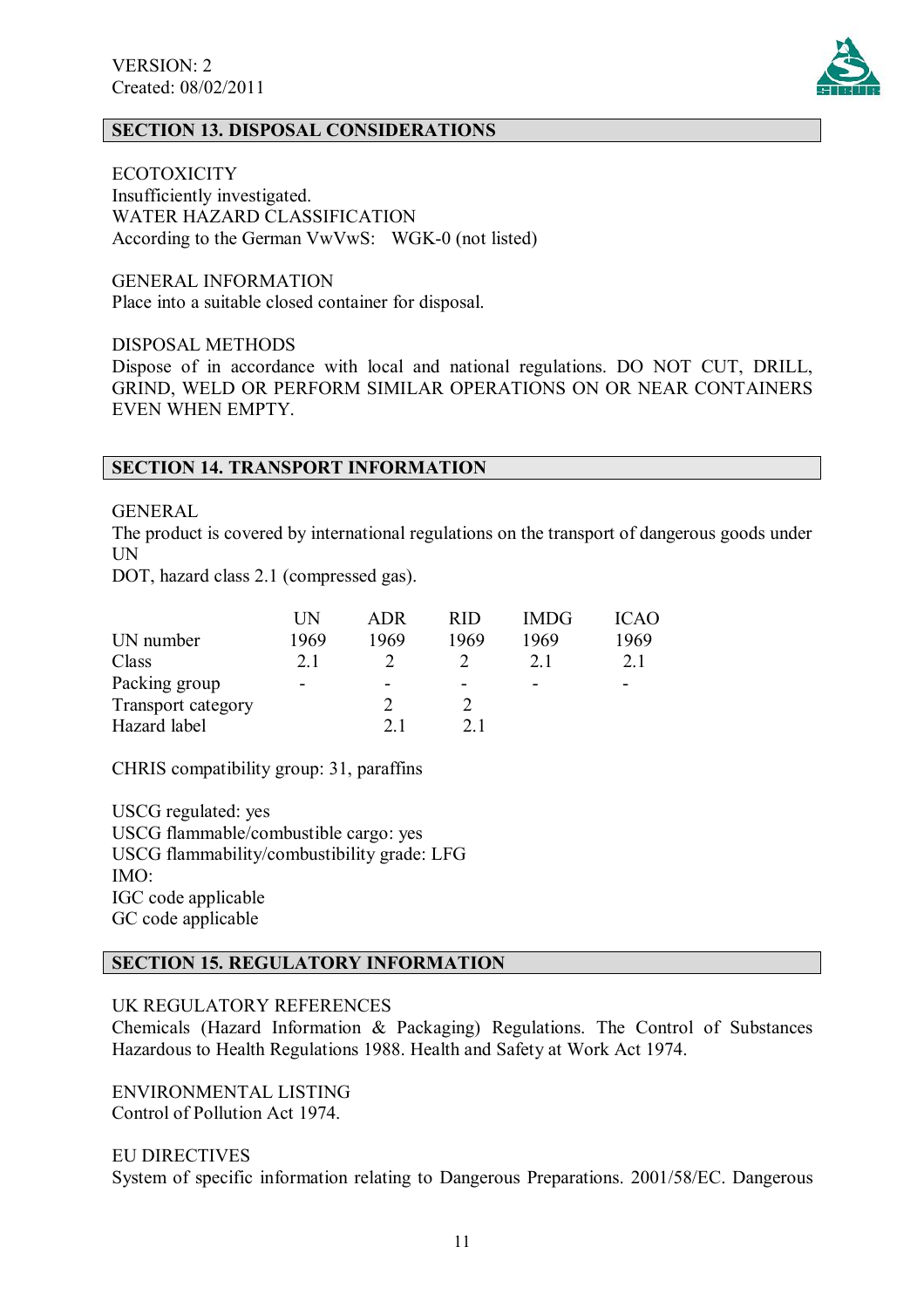VERSION: 2 Created: 08/02/2011



### Preparations Directive 1999/45/EC.

Directive 67/548/EEC on the approximation of the laws, regulations and administrative provisions relating to the classification, packaging and labelling of dangerous substances. Regulations. Commission regulation (EU) no 453/2010 of 20 May 2010 amending Regulation (EC) No 1907/2006 of the European Parliament and of the Council on the Registration, Evaluation, Authorisation and Restriction of Chemicals (REACH)

#### STATUTORY INSTRUMENTS

Notification of New Substances Regulations (NONS) 1993. The Export and Import of Dangerous Chemicals Regulations 2005 number 928.

#### APPROVED CODE OF PRACTICE

Classification and Labelling of Substances and Preparations Dangerous for Supply (EU 2001/59/EC). Safety Data Sheets for Substances and Preparations (REACH).

#### GUIDANCE NOTES

Workplace Exposure Limits EH40. Introduction to Local Exhaust Ventilation HS(G)37. CHIP for everyone HSG(108).

#### NATIONAL REGULATIONS

The Chemicals (Hazard Information and Packaging for Supply) Regulations 2002. No. 1689. Workplace Exposure Limits 2005 (EH40).

The Carriage of Dangerous Goods and use of transportable pressure equipment regulations 2004.

Control of Substances hazardous to health regulations 2002 (as amended).

NATIONAL REGULATIONS (GERMANY)

Major Accident Hazard Legislation 82/501/EWG.

## **CHEMICAL SAFETY REPORT HAS BEEN PERFORMED FOR ISOBUTANE Exposure scenarios was not performed in the CSR**

#### **Safety Advice:**

S2 – Keep out of the reach of children

S9 - Keep container in a well-ventilated place

S16 - Keep away from sources of ignition - No smoking

S33 – Take precautionary measures against static discharges

#### **Additional precautionary statements:**

P102 Keep out of reach of children

P210 Keep away from heat/sparks/open flames/.../hot surfaces. ... No smoking

P377 Leaking gas fire: Do not extinguish, unless leak can be stopped safely

P381 Eliminate all ignition sources if safe to do so

#### P243 Take precautionary measures against static discharge.

P410+P403 Protect from sunlight. Store in a well-ventilated place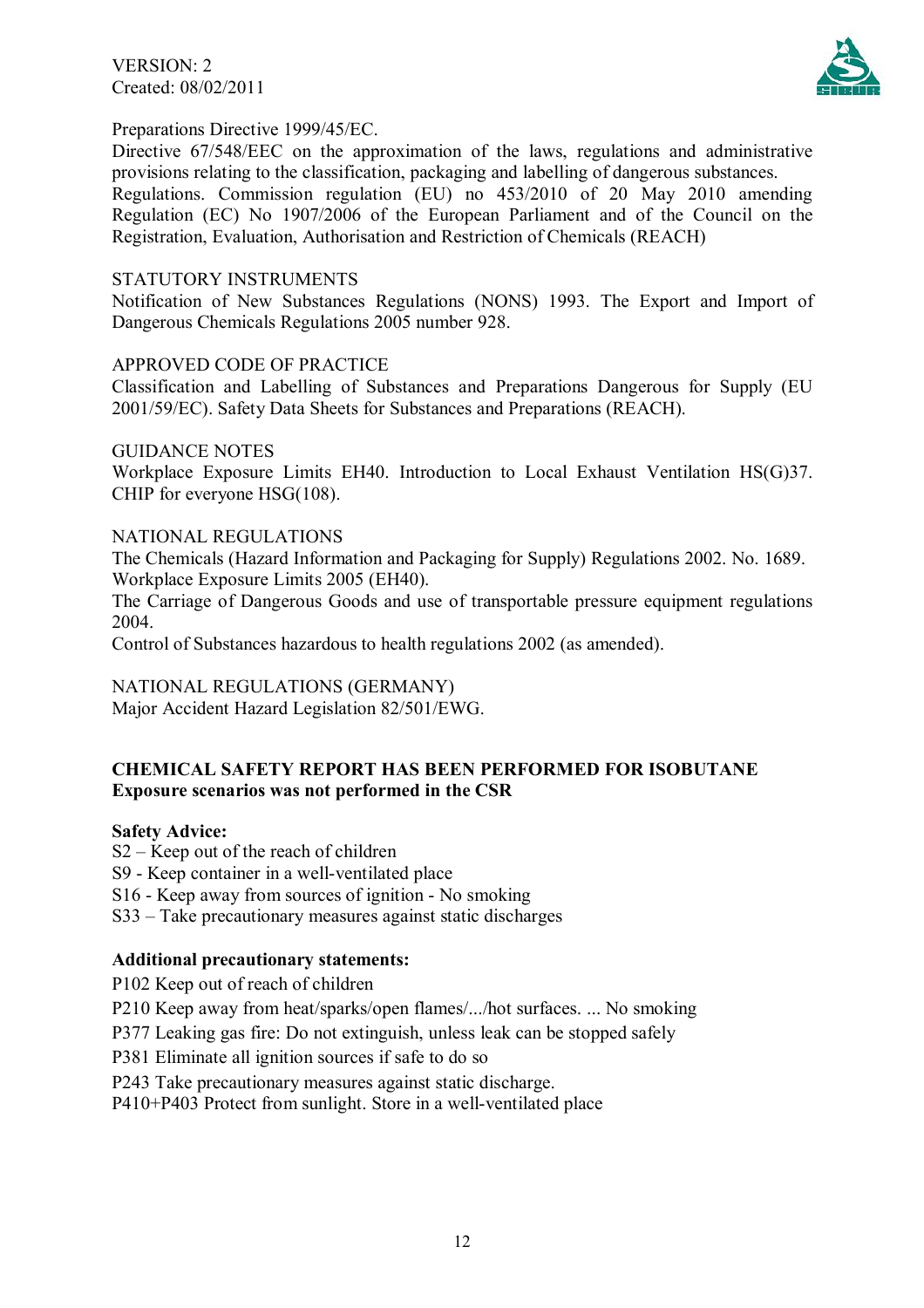

# **SECTION 16. OTHER INFORMATION**

ISSUED BY HS&E Manager VERSION: 2 DATE CREATED: 08/02/2011 DATE UPDATED: -

#### *DISCLAIMER*

*This information is based on our current level of knowledge. This information may be subject to revision as new knowledge and experience becomes available, and SIBUR makes no warranties and assumes no liability in connection with any use of this information. Since SIBUR cannot be aware of all aspects of your business and the impact the REACH Regulation has for your company, SIBUR strongly encourages you to get familiar with the REACH Regulation in order to comply with its requirements and timelines.*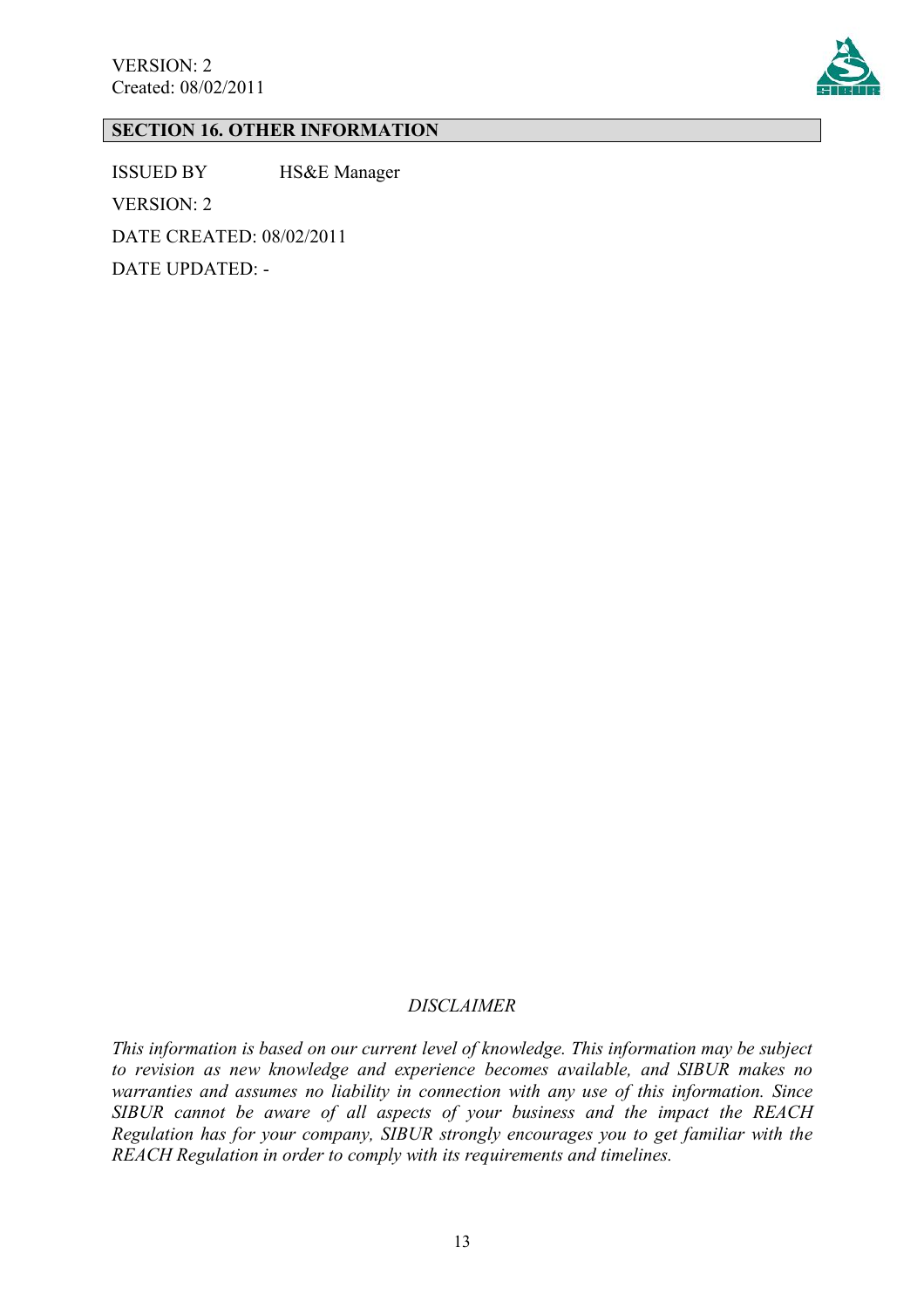

## **Annex 1**

## **Relevant identified uses of the substance**

## **Uses by workers in industrial settings**

| <b>Identified</b><br>Use $(IU)$<br>name | <b>Use descriptors</b>                                                                                                                                                                                                                                                                                                                                                                                                                                                                                                                                                                                                                                                                                                                                                                                                                                                                                                |
|-----------------------------------------|-----------------------------------------------------------------------------------------------------------------------------------------------------------------------------------------------------------------------------------------------------------------------------------------------------------------------------------------------------------------------------------------------------------------------------------------------------------------------------------------------------------------------------------------------------------------------------------------------------------------------------------------------------------------------------------------------------------------------------------------------------------------------------------------------------------------------------------------------------------------------------------------------------------------------|
| Manufacture<br>of substance             | <b>Process category (PROC):</b><br>PROC 1: Use in closed process, no likelihood of exposure<br>PROC 2: Use in closed, continuous process with occasional controlled<br>exposure<br>PROC 3: Use in closed batch process (synthesis or formulation)<br>PROC 4: Use in batch and other process (synthesis) where opportunity for<br>exposure arises<br>PROC 8a: Transfer of substance or preparation (charging/discharging)<br>from/to vessels/large containers at non-dedicated facilities<br>PROC 8b: Transfer of substance or preparation (charging/discharging)<br>from/to vessels/large containers at dedicated facilities<br>PROC 15: Use as laboratory reagent<br><b>Environmental release category (ERC):</b><br>ERC 1: Manufacture of substance<br>ERC 6aIndustrial use resulting in manufacture of another substance<br>(intermediate)<br>Sector of end use (SU):                                              |
|                                         | SU 8: Manufacture of bulk, large scale chemicals (including petroleum<br>products)<br>SU 9: Manufacture of fine chemicals<br>Subsequent service life relevant for that use?: yes                                                                                                                                                                                                                                                                                                                                                                                                                                                                                                                                                                                                                                                                                                                                      |
| Distribution<br>of substance            | <b>Process category (PROC):</b><br>PROC 1: Use in closed process, no likelihood of exposure<br>PROC 2: Use in closed, continuous process with occasional controlled<br>exposure<br>PROC 3: Use in closed batch process (synthesis or formulation)<br>PROC 4: Use in batch and other process (synthesis) where opportunity for<br>exposure arises<br>PROC 8a: Transfer of substance or preparation (charging/discharging)<br>from/to vessels/large containers at non-dedicated facilities<br>PROC 8b: Transfer of substance or preparation (charging/discharging)<br>from/to vessels/large containers at dedicated facilities<br>PROC 9: Transfer of substance or preparation into small containers<br>(dedicated filling line, including weighing)<br>PROC 15: Use as laboratory reagent<br><b>Environmental release category (ERC):</b><br>ERC 6a: Industrial use resulting in manufacture of another substance (use |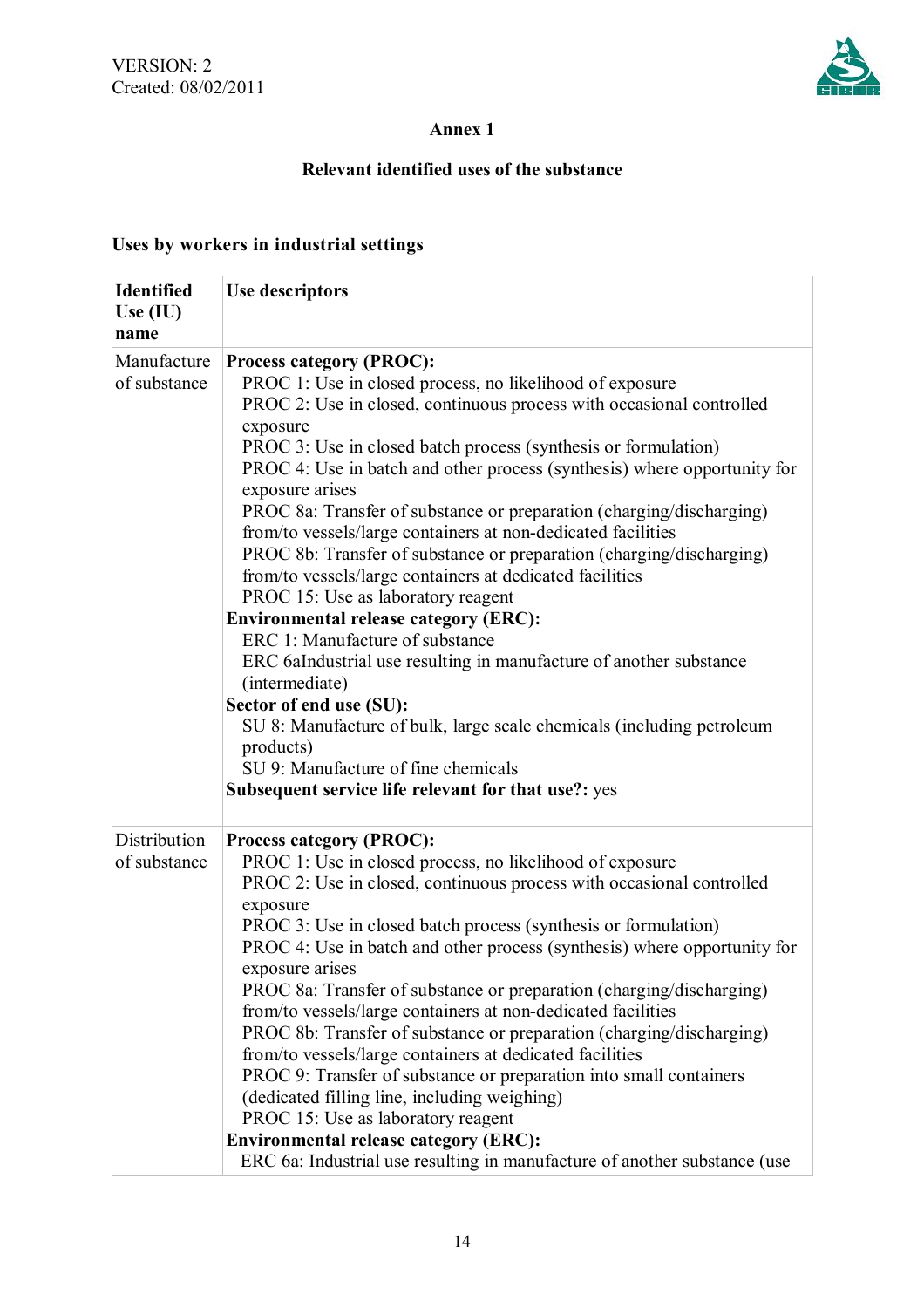

| <b>Identified</b><br>Use (IU)<br>name                                | <b>Use descriptors</b>                                                                                                                                                                                                                                                                                                                                                                                                                                                                                                                                                                                                                                                                                                                                                                                                                                                                  |
|----------------------------------------------------------------------|-----------------------------------------------------------------------------------------------------------------------------------------------------------------------------------------------------------------------------------------------------------------------------------------------------------------------------------------------------------------------------------------------------------------------------------------------------------------------------------------------------------------------------------------------------------------------------------------------------------------------------------------------------------------------------------------------------------------------------------------------------------------------------------------------------------------------------------------------------------------------------------------|
|                                                                      | of intermediates)<br>Sector of end use (SU):<br>SU 8: Manufacture of bulk, large scale chemicals (including petroleum<br>products)<br>SU 9: Manufacture of fine chemicals                                                                                                                                                                                                                                                                                                                                                                                                                                                                                                                                                                                                                                                                                                               |
| Use as a fuel                                                        | <b>Process category (PROC):</b><br>PROC 1: Use in closed process, no likelihood of exposure<br>PROC 2: Use in closed, continuous process with occasional controlled<br>exposure<br>PROC 3: Use in closed batch process (synthesis or formulation)<br>PROC 4: Use in batch and other process (synthesis) where opportunity for<br>exposure arises<br>PROC 8a: Transfer of substance or preparation (charging/discharging)<br>from/to vessels/large containers at non-dedicated facilities<br>PROC 8b: Transfer of substance or preparation (charging/discharging)<br>from/to vessels/large containers at dedicated facilities<br>PROC 16: Using material as fuel sources, limited exposure to unburned<br>product to be expected<br><b>Environmental release category (ERC):</b><br>ERC 7: Industrial use of substances in closed systems<br>Sector of end use (SU):<br>$SU$ 0: Other: 3 |
| <b>Blowing</b><br>agents                                             | <b>Process category (PROC):</b><br>PROC 1: Use in closed process, no likelihood of exposure<br>PROC 2: Use in closed, continuous process with occasional controlled<br>exposure<br>PROC 3: Use in closed batch process (synthesis or formulation)<br>PROC 8b: Transfer of substance or preparation (charging/discharging)<br>from/to vessels/large containers at dedicated facilities<br>PROC 9: Transfer of substance or preparation into small containers<br>(dedicated filling line, including weighing)<br>PROC 12: Use of blowing agents in manufacture of foam<br><b>Environmental release category (ERC):</b><br>ERC 8a: Wide dispersive indoor use of processing aids in open systems<br>Sector of end use (SU):<br>$SU 0$ : Other: 3                                                                                                                                           |
| Formulation<br>and<br>(re)packaging<br>of substances<br>and mixtures | <b>Process category (PROC):</b><br>PROC 1: Use in closed process, no likelihood of exposure<br>PROC 2: Use in closed, continuous process with occasional controlled<br>exposure<br>PROC 3: Use in closed batch process (synthesis or formulation)<br>PROC 4: Use in batch and other process (synthesis) where opportunity for<br>exposure arises<br>PROC 5: Mixing or blending in batch processes for formulation of<br>preparations and articles (multistage and/or significant contact)                                                                                                                                                                                                                                                                                                                                                                                               |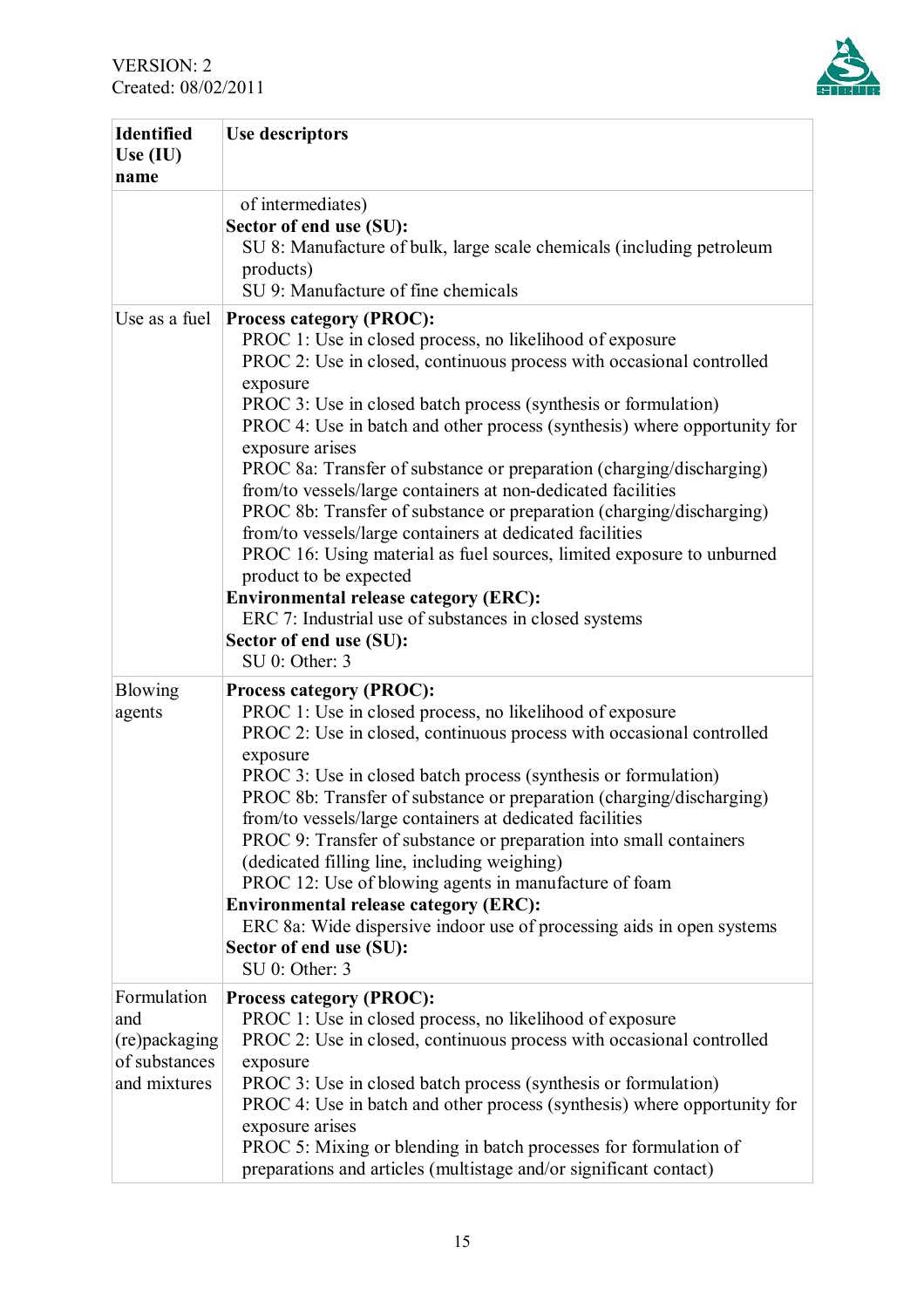

| <b>Identified</b><br>Use (IU)<br>name | Use descriptors                                                                                                                                                                                                                                                                                                                                                                                                                                                                                                                                                                                                                                                                                                                                                                                                                                                                                                                                                           |
|---------------------------------------|---------------------------------------------------------------------------------------------------------------------------------------------------------------------------------------------------------------------------------------------------------------------------------------------------------------------------------------------------------------------------------------------------------------------------------------------------------------------------------------------------------------------------------------------------------------------------------------------------------------------------------------------------------------------------------------------------------------------------------------------------------------------------------------------------------------------------------------------------------------------------------------------------------------------------------------------------------------------------|
|                                       | PROC 8a: Transfer of substance or preparation (charging/discharging)<br>from/to vessels/large containers at non-dedicated facilities<br>PROC 8b: Transfer of substance or preparation (charging/discharging)<br>from/to vessels/large containers at dedicated facilities<br>PROC 9: Transfer of substance or preparation into small containers<br>(dedicated filling line, including weighing)<br>PROC 14: Production of preparations or articles by tabletting, compression,<br>extrusion, pelletisation<br>PROC 15: Use as laboratory reagent<br><b>Environmental release category (ERC):</b><br>ERC 2: Formulation of preparations<br>Sector of end use (SU):<br>SU 10: Formulation [mixing] of preparations and/or re-packaging<br>(excluding alloys)                                                                                                                                                                                                                 |
| Polymer<br>production                 | <b>Process category (PROC):</b><br>PROC 1: Use in closed process, no likelihood of exposure<br>PROC 2: Use in closed, continuous process with occasional controlled<br>exposure<br>PROC 3: Use in closed batch process (synthesis or formulation)<br>PROC 4: Use in batch and other process (synthesis) where opportunity for<br>exposure arises<br>PROC 8a: Transfer of substance or preparation (charging/discharging)<br>from/to vessels/large containers at non-dedicated facilities<br>PROC 8b: Transfer of substance or preparation (charging/discharging)<br>from/to vessels/large containers at dedicated facilities<br>PROC 16: Using material as fuel sources, limited exposure to unburned<br>product to be expected<br><b>Environmental release category (ERC):</b><br>ERC 5: Industrial use resulting in inclusion into or onto a matrix<br>Sector of end use (SU):<br>SU 10: Formulation [mixing] of preparations and/or re-packaging<br>(excluding alloys) |
| Polymer<br>processing                 | <b>Process category (PROC):</b><br>PROC 1: Use in closed process, no likelihood of exposure<br>PROC 2: Use in closed, continuous process with occasional controlled<br>exposure<br>PROC 3: Use in closed batch process (synthesis or formulation)<br>PROC 4: Use in batch and other process (synthesis) where opportunity for<br>exposure arises<br>PROC 5: Mixing or blending in batch processes for formulation of<br>preparations and articles (multistage and/or significant contact)<br>PROC 6: Calendering operations<br>PROC 8a: Transfer of substance or preparation (charging/discharging)<br>from/to vessels/large containers at non-dedicated facilities<br>PROC 8b: Transfer of substance or preparation (charging/discharging)                                                                                                                                                                                                                               |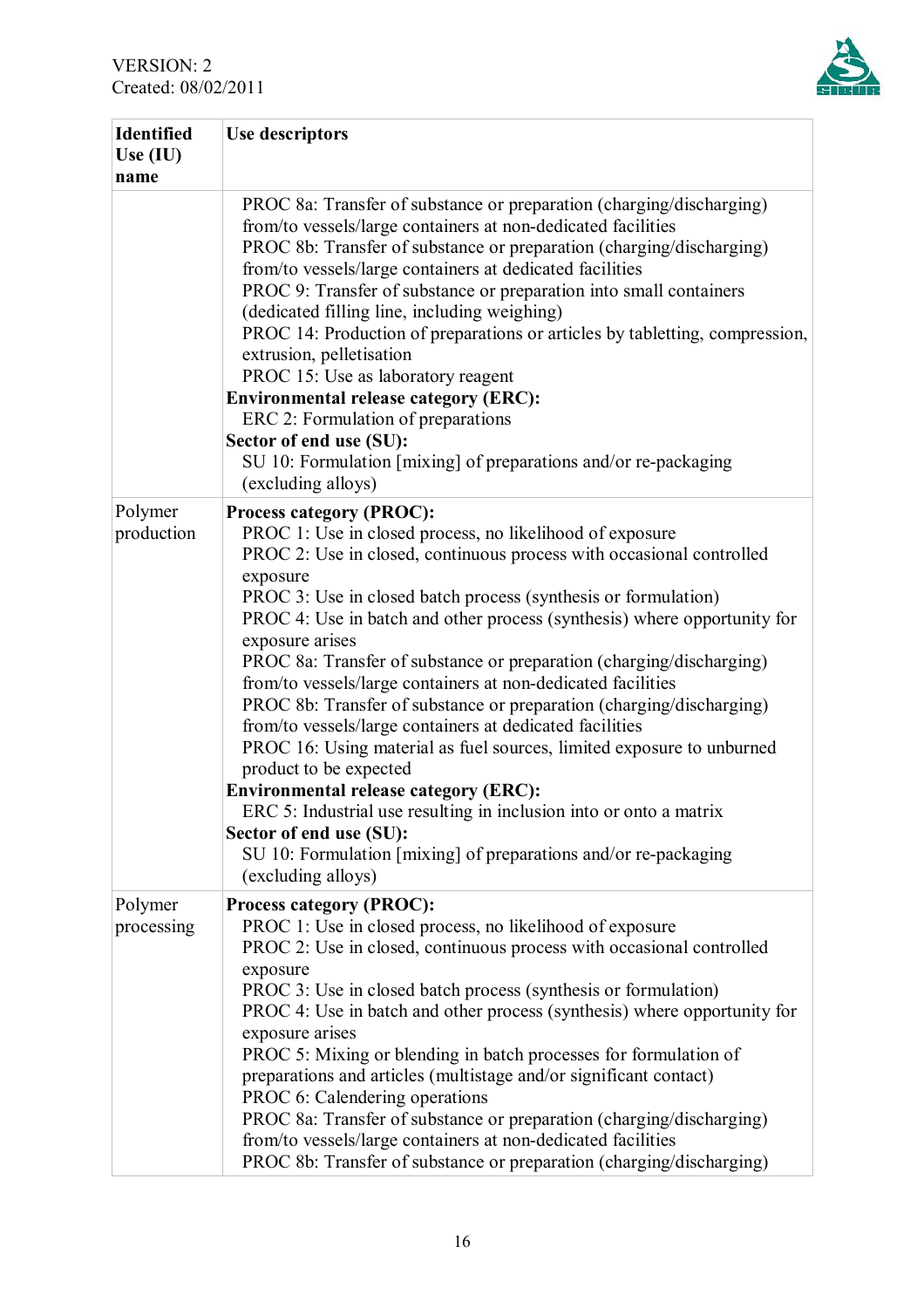

| <b>Identified</b><br>Use $(IU)$<br>name | <b>Use descriptors</b>                                                                                                                                                                                                                                                                                                                                                                                                                                                                                                                                                                                                                                                                                                                                                                                                                                                                                               |
|-----------------------------------------|----------------------------------------------------------------------------------------------------------------------------------------------------------------------------------------------------------------------------------------------------------------------------------------------------------------------------------------------------------------------------------------------------------------------------------------------------------------------------------------------------------------------------------------------------------------------------------------------------------------------------------------------------------------------------------------------------------------------------------------------------------------------------------------------------------------------------------------------------------------------------------------------------------------------|
|                                         | from/to vessels/large containers at dedicated facilities<br>PROC 9: Transfer of substance or preparation into small containers<br>(dedicated filling line, including weighing)<br>PROC 13: Treatment of articles by dipping and pouring<br>PROC 14: Production of preparations or articles by tabletting, compression,<br>extrusion, pelletisation<br><b>Environmental release category (ERC):</b><br>ERC 5: Industrial use resulting in inclusion into or onto a matrix<br>Sector of end use (SU):<br>SU 10: Formulation [mixing] of preparations and/or re-packaging<br>(excluding alloys)                                                                                                                                                                                                                                                                                                                         |
| Functional<br>fluids                    | <b>Process category (PROC):</b><br>PROC 1: Use in closed process, no likelihood of exposure<br>PROC 2: Use in closed, continuous process with occasional controlled<br>exposure<br>PROC 3: Use in closed batch process (synthesis or formulation)<br>PROC 4: Use in batch and other process (synthesis) where opportunity for<br>exposure arises<br>PROC 8a: Transfer of substance or preparation (charging/discharging)<br>from/to vessels/large containers at non-dedicated facilities<br>PROC 8b: Transfer of substance or preparation (charging/discharging)<br>from/to vessels/large containers at dedicated facilities<br>PROC 9: Transfer of substance or preparation into small containers<br>(dedicated filling line, including weighing)<br><b>Environmental release category (ERC):</b><br>ERC 7: Industrial use of substances in closed systems<br>Sector of end use (SU):<br>SU <sub>0</sub> : Other: 3 |
| Manufacture<br>of substance             | <b>Process category (PROC):</b><br>PROC 1: Use in closed process, no likelihood of exposure<br>PROC 2: Use in closed, continuous process with occasional controlled<br>exposure<br>PROC 3: Use in closed batch process (synthesis or formulation)<br>PROC 4: Use in batch and other process (synthesis) where opportunity for<br>exposure arises<br>PROC 8a: Transfer of substance or preparation (charging/discharging)<br>from/to vessels/large containers at non-dedicated facilities<br>PROC 8b: Transfer of substance or preparation (charging/discharging)<br>from/to vessels/large containers at dedicated facilities<br>PROC 15: Use as laboratory reagent<br>Sector of end use (SU):<br>SU 8: Manufacture of bulk, large scale chemicals (including petroleum<br>products)<br>SU 9: Manufacture of fine chemicals                                                                                           |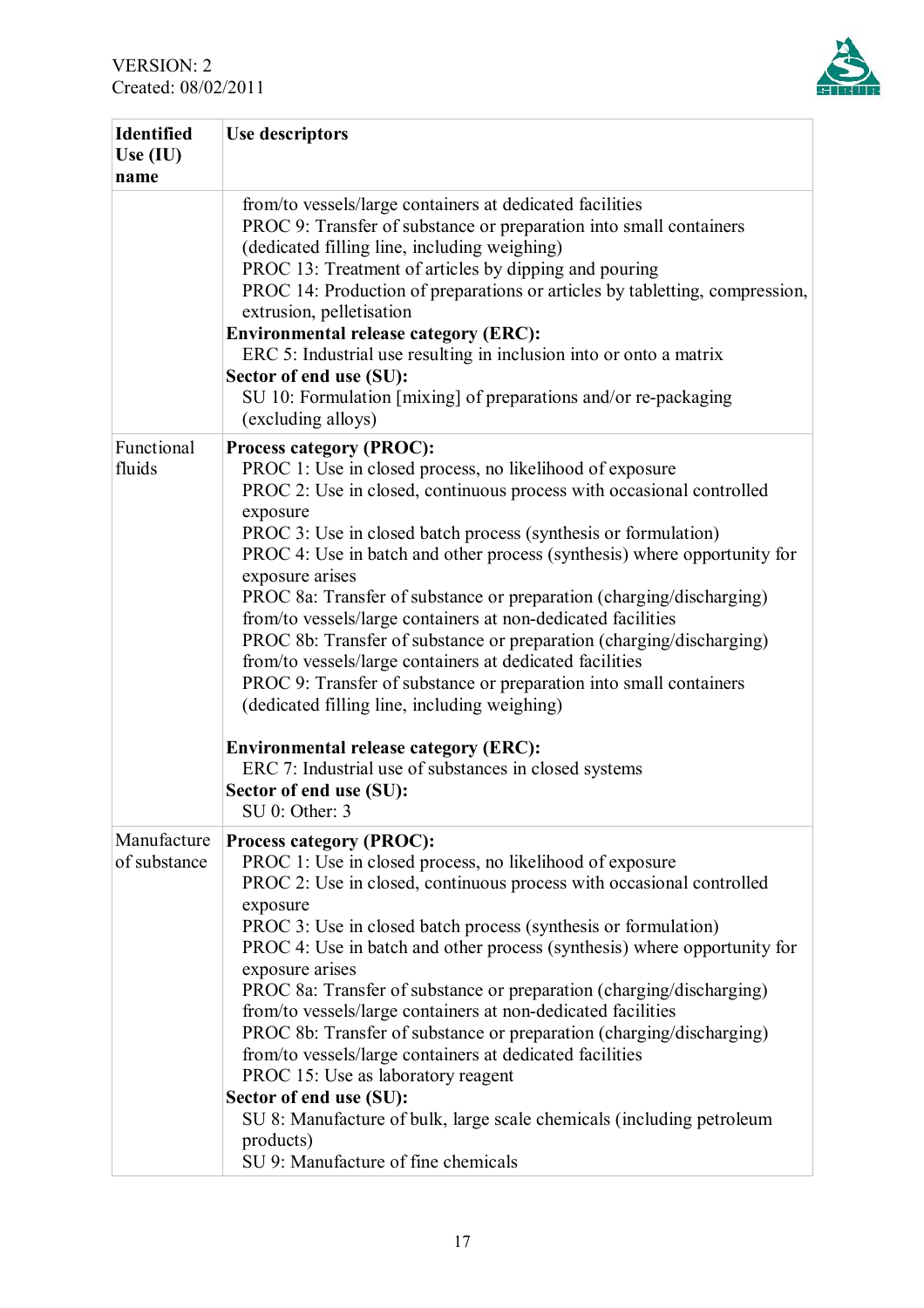

| <b>Identified</b><br>Use $(IU)$<br>name | <b>Use descriptors</b>                                                                                                                                                                                                                                                                                                                                                                                                                                                                                                                                                                                                                                                                                                                                                                                                                                                                                                                                                                                                                                                                                                                                         |  |  |
|-----------------------------------------|----------------------------------------------------------------------------------------------------------------------------------------------------------------------------------------------------------------------------------------------------------------------------------------------------------------------------------------------------------------------------------------------------------------------------------------------------------------------------------------------------------------------------------------------------------------------------------------------------------------------------------------------------------------------------------------------------------------------------------------------------------------------------------------------------------------------------------------------------------------------------------------------------------------------------------------------------------------------------------------------------------------------------------------------------------------------------------------------------------------------------------------------------------------|--|--|
|                                         | Uses by professional workers                                                                                                                                                                                                                                                                                                                                                                                                                                                                                                                                                                                                                                                                                                                                                                                                                                                                                                                                                                                                                                                                                                                                   |  |  |
| Use as a fuel                           | <b>Process category (PROC):</b><br>PROC 1: Use in closed process, no likelihood of exposure<br>PROC 2: Use in closed, continuous process with occasional controlled<br>exposure<br>PROC 3: Use in closed batch process (synthesis or formulation)<br>PROC 4: Use in batch and other process (synthesis) where opportunity for<br>exposure arises<br>PROC 8a: Transfer of substance or preparation (charging/discharging)<br>from/to vessels/large containers at non-dedicated facilities<br>PROC 8b: Transfer of substance or preparation (charging/discharging)<br>from/to vessels/large containers at dedicated facilities<br>PROC 16: Using material as fuel sources, limited exposure to unburned<br>product to be expected<br><b>Environmental release category (ERC):</b><br>ERC 9a: Wide dispersive indoor use of substances in closed systems<br>ERC 9b: Wide dispersive outdoor use of substances in closed systems<br>Sector of end use (SU): Other: 22                                                                                                                                                                                              |  |  |
| Propellants                             | <b>Process category (PROC):</b><br>PROC 11: Non industrial spraying<br><b>Environmental release category (ERC):</b><br>ERC 8a: Wide dispersive indoor use of processing aids in open systems<br>Sector of end use (SU): Other: 22                                                                                                                                                                                                                                                                                                                                                                                                                                                                                                                                                                                                                                                                                                                                                                                                                                                                                                                              |  |  |
| Polymer<br>processing                   | <b>Process category (PROC):</b><br>PROC 1: Use in closed process, no likelihood of exposure<br>PROC 2: Use in closed, continuous process with occasional controlled<br>exposure<br>PROC 3: Use in closed batch process (synthesis or formulation)<br>PROC 4: Use in batch and other process (synthesis) where opportunity for<br>exposure arises<br>PROC 5: Mixing or blending in batch processes for formulation of<br>preparations and articles (multistage and/or significant contact)<br>PROC 6: Calendering operations<br>PROC 8a: Transfer of substance or preparation (charging/discharging)<br>from/to vessels/large containers at non-dedicated facilities<br>PROC 8b: Transfer of substance or preparation (charging/discharging)<br>from/to vessels/large containers at dedicated facilities<br>PROC 14: Production of preparations or articles by tabletting, compression,<br>extrusion, pelletisation<br>PROC 21: Low energy manipulation of substances bound in materials and/or<br>articles<br>Sector of end Environmental release category (ERC):<br>ERC 5: Industrial use resulting in inclusion into or onto a matrix<br>Use (SU): Other: 22 |  |  |